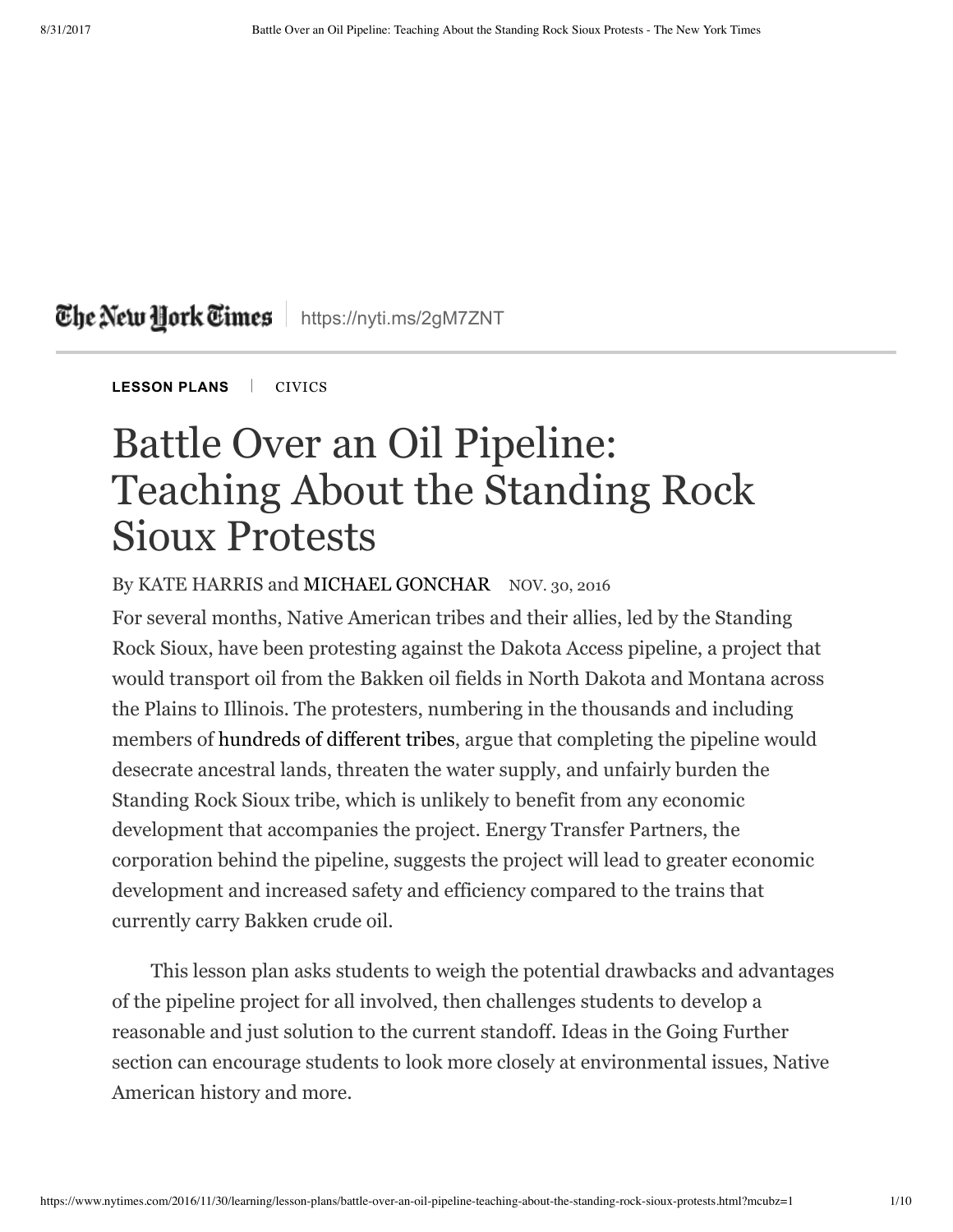#### **If you have one or two class periods...**

#### **Warm Up**

\_\_\_\_\_\_\_\_\_

Share this CNN video [overview](http://www.cnn.com/2016/09/07/us/dakota-access-pipeline-visual-guide/) of the Dakota Access pipeline standoff with students. The issue is often presented as a conflict between two sides: the Standing Rock Sioux tribe and Energy Transfer Partners. Encourage students to think more broadly. Who else might be affected by the construction of the pipeline, in the state, the nation and beyond? Students can use the diagram below to organize their ideas.

#### **Evaluate Costs and Benefits**

Help students develop a thorough understanding of the issue through an exploration of the advantages and disadvantages of the Dakota Access pipeline. Drawing from the conversation during the Warm Up, point out that there are many groups with an interest in the project: Energy Transfer Partners; the Standing Rock Sioux and other Native American tribes; environmental activists; farmers and ranchers in the area; state and local governments; the federal government, including the Army Corps of Engineers, President Barack Obama and President-elect Donald J. Trump. Have students read this [overview](http://www.nytimes.com/2016/11/02/us/north-dakota-oil-pipeline-battle-whos-fighting-and-why.html) of the issue, keeping the interests of the various groups in mind. (This [timeline](http://www.nytimes.com/reuters/2016/11/21/us/21reuters-north-dakota-pipeline-facts-factbox.html) might also prove helpful.) Then have students complete [this](https://static01.nyt.com/images/blogs/learning/pdf/2016/GroupsHaveInterestDakotaAccessPipelineLN.pdf) [chart](https://static01.nyt.com/images/blogs/learning/pdf/2016/GroupsHaveInterestDakotaAccessPipelineLN.pdf) (PDF) while considering each faction's goals or interests, and their role in the controversy. If the pipeline succeeds, what will be the consequences for each group?

#### **Generate Solutions**

Is completing the pipeline  $-$  or stopping the pipeline  $-$  necessarily a win-lose situation? Is there a compromise solution that might please both protesters and pipeline supporters? And if not, is there a resolution that at least might be deemed fair and equitable considering all of the circumstances?

Break students into teams representing each of the main groups identified in the chart above. Give students access to the following resources and time to develop a solution (or solutions) that would be acceptable to their group.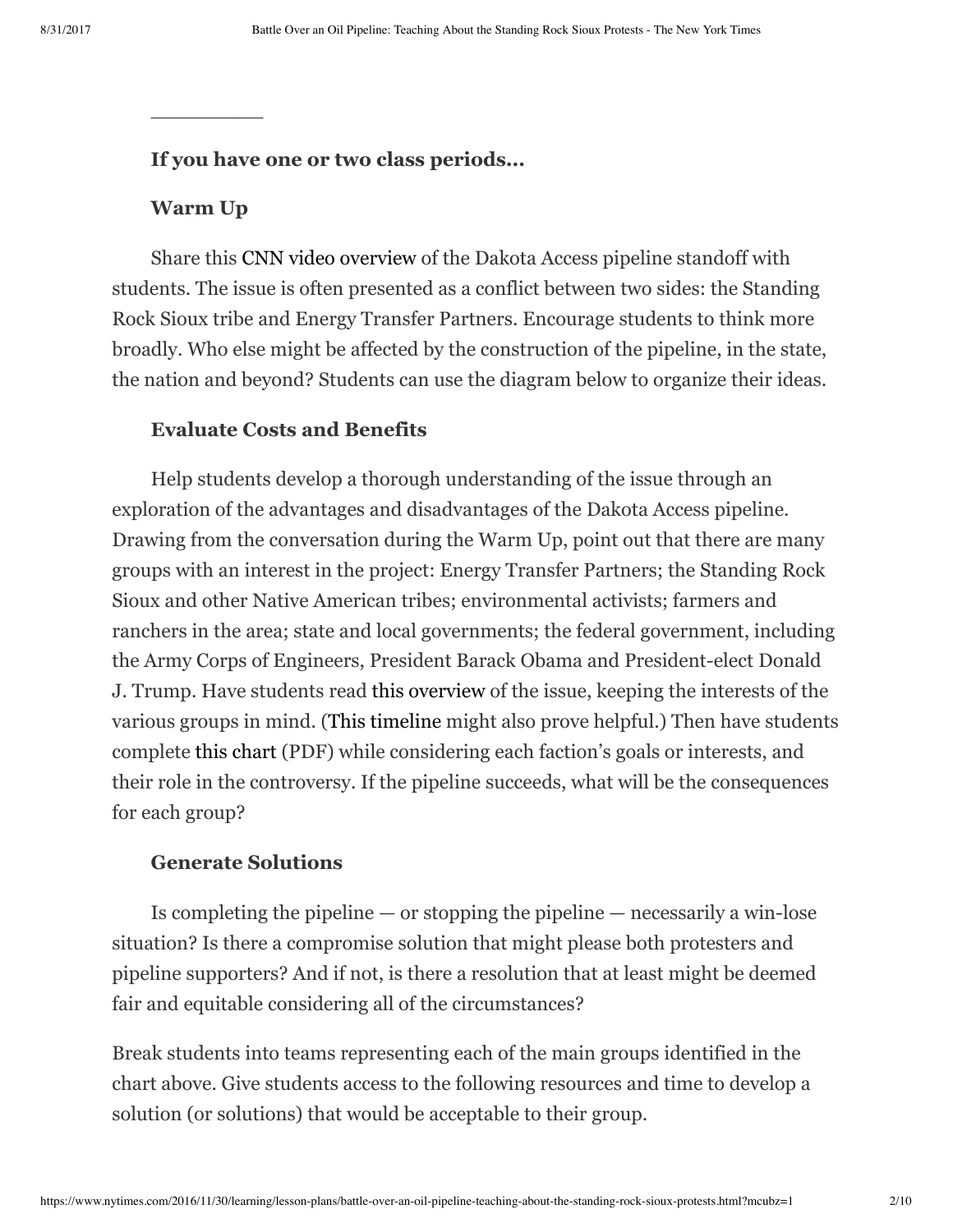- The View From Two Sides of the [Standing](http://www.nytimes.com/2016/11/02/us/standing-rock-front-lines.html) Rock Front Lines
- *•* North Dakota Oil Pipeline Battle: Who's [Fighting](http://www.nytimes.com/2016/11/02/us/north-dakota-oil-pipeline-battle-whos-fighting-and-why.html) and Why
- *•* DAPL [Pipeline](http://www.daplpipelinefacts.com/) Facts (site owned by Energy Transfer Partners)

• Taking a Stand At [Standing](http://www.nytimes.com/2016/08/25/opinion/taking-a-stand-at-standing-rock.html) Rock (Op-Ed by David Archambault II, the chairman of the Standing Rock Sioux tribe)

- Neighbors Say North Dakota Pipeline Protests Disrupt Lives and [Livelihoods](http://www.nytimes.com/2016/09/14/us/north-dakota-pipeline-protests.html)
- 'I Want to Win [Someday':](http://www.nytimes.com/2016/09/09/us/dakota-access-pipeline-protests.html) Tribes Make Stand Against Pipeline

Next, have each group list its solutions for the rest of the class to see. Are there any ideas that have support from multiple groups? Ask students to explain their reasoning, then clarify, and extending their thinking as necessary. Can the class come to a consensus?

#### **Make Predictions**

Update students on the most recent developments in the standoff, or have students do their own investigating. In November alone, events include the United States Army Corps of Engineers halting pipeline [construction](http://www.usace.army.mil/Media/News-Releases/News-Release-Article-View/Article/1003593/statement-regarding-the-dakota-access-pipeline/) on land bordering Lake Oahe, police using water cannons against [protesters](http://www.nytimes.com/reuters/2016/11/21/us/21reuters-north-dakota-pipeline.html) in below-freezing temperatures, and North Dakota's governor ordering the [expulsion](http://www.nytimes.com/reuters/2016/11/28/us/28reuters-north-dakota-pipeline.html) of [protesters](http://www.nytimes.com/reuters/2016/11/28/us/28reuters-north-dakota-pipeline.html) from federal lands. Use the [search](http://query.nytimes.com/search/sitesearch/?action=SearchSubmit&pgtype=article#/Dakota+Access+pipeline+protest/7days/) page to see the most recent related articles published in The Times.

Ask students: What do you think will happen next? How do you think this standoff will be resolved? Why?

#### **Voice Your Opinion**

In an editorial from [November](http://www.nytimes.com/2016/11/04/opinion/time-to-move-the-standing-rock-pipeline.html) 3, 2016, The New York Times Editorial Board states: "The Sioux know as well as any of America's native peoples that *justice is a shifting concept*, that treaties, laws and promises can wilt under the implacable pressure for mineral extraction." Ask students what it is about the issues reviewed in this lesson that make justice a shifting concept, or moving target, for Native Americans. Then ask: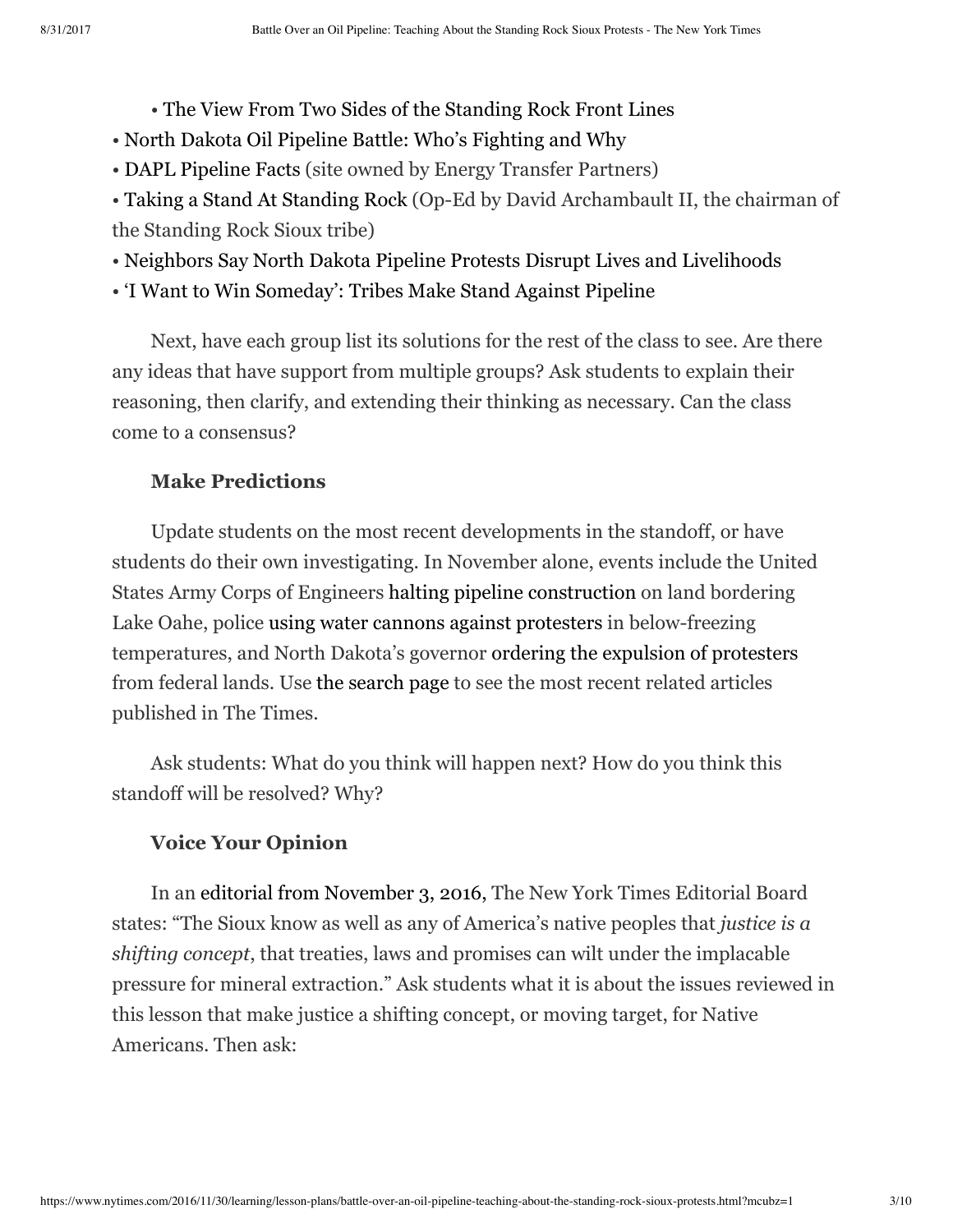## **How might the United States government navigate a just and equitable solution to the conflict over the pipeline?**

It is that question that students should address in a closing written exercise. Give students an opportunity to write their own editorial or letter to the editor (you could share these two for additional [inspiration\)](http://www.nytimes.com/2016/11/08/opinion/debating-the-dakota-access-pipeline.html) addressing what justice looks like in this situation. Should it serve the interests of the tribe, the corporation, the government or — somehow — all of us?

\_\_\_\_\_\_\_\_\_

# **Going Further Ideas**

#### **Explore Environmental Issues**

■ This is not the first time in recent history that the Sioux Indians have dealt with the consequences of efforts to improve infrastructure in the Dakotas. The Oahe dam, built in 1958, was constructed to control the Missouri River's flooding and provide hydroelectric power. It did those things, but it was also severely destructive to the Standing Rock community, flooding homes and forcing the surrender of land through eminent domain laws. Re-engineering the Missouri River changed the entire way of life of the Standing Rock Sioux by eliminating the natural resources on which the tribe had depended.

For [members](http://www.nytimes.com/2016/09/09/us/dakota-access-pipeline-protests.html) of the Standing Rock tribe, the pipeline project is not unrelated to the Oahe dam project decades ago. "The trauma we deal with today is a residual effect of 1958, when the floods came," said David Archambault II, chairman of the Standing Rock Sioux Tribe. The MSNBC four-part series ["Geography](http://www.msnbc.com/interactives/geography-of-poverty/nw.html) of Poverty" details the dire plight of the tribe today:

The Standing Rock poverty rate is 43.2 percent, nearly triple the national average of 14.5 percent. There is little economic activity to speak of and childhood mortality, suicide and dropout rates are among the highest in the nation. Food insecurity is vast. Access to quality health care and education is lacking. Far too many go without electricity or running water.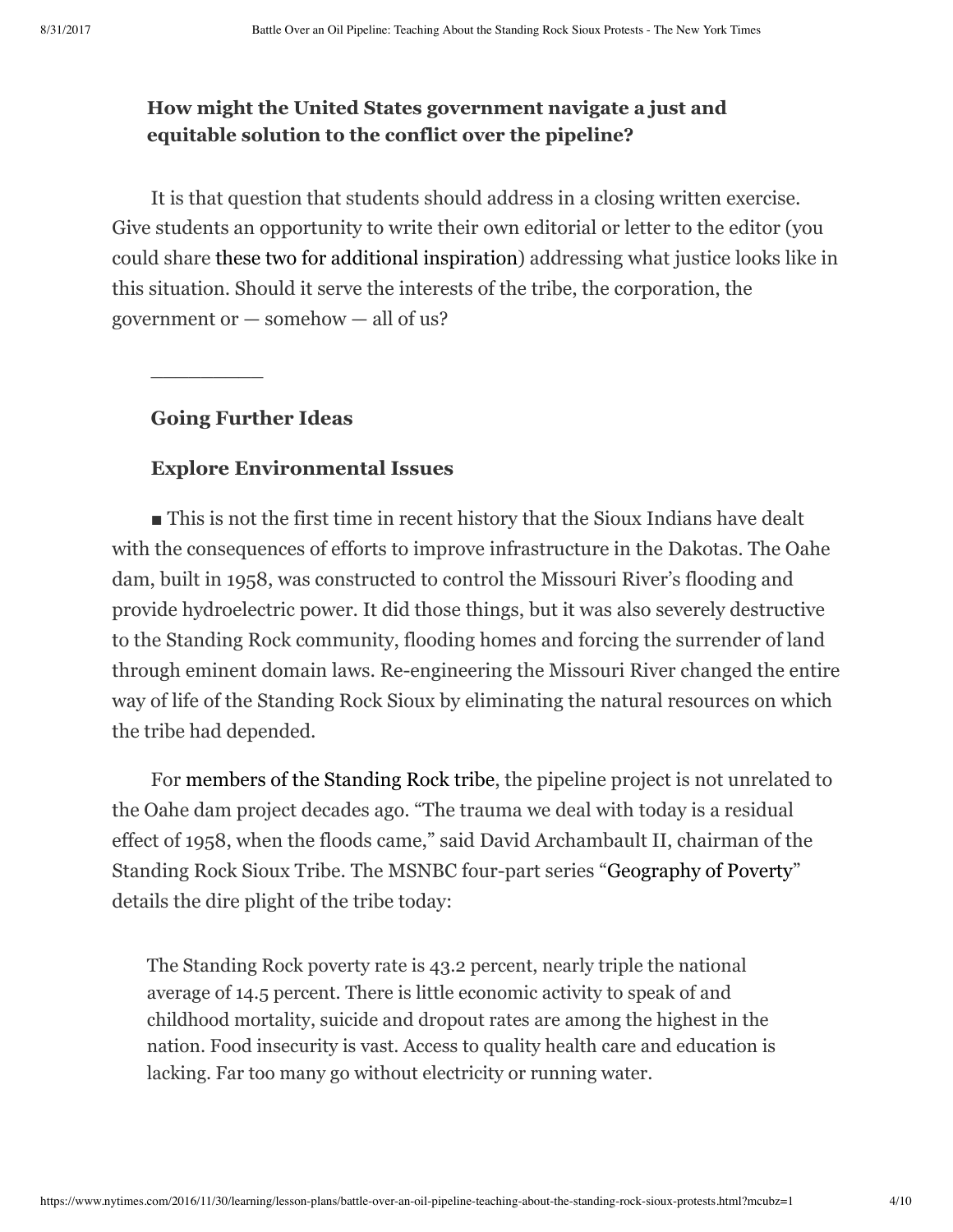This history raises complex questions for students to consider: Should government officials weigh past injustices committed against the Standing Rock Sioux, such as the consequences of the Oahe dam project, when deciding the fate of the pipeline? Should the tribe be spared the risk posed by the pipeline, just like the city of Bismarck was [previously,](http://bismarcktribune.com/news/state-and-regional/pipeline-route-plan-first-called-for-crossing-north-of-bismarck/article_64d053e4-8a1a-5198-a1dd-498d386c933c.html) given that it's not slated to receive any benefits?

■ Right now much of the crude oil from the Bakken fields is transported by freight train, and accidents happen. This [timeline](http://www.riverkeeper.org/campaigns/river-ecology/crude-oil-transport/crude-oil-transportation-a-timeline-of-failure/#rail) includes crude-oil rail accidents in the United States since 2013, including this [train](http://www.nytimes.com/2015/05/07/business/oil-tank-cars-derail-and-catch-fire-in-north-dakota.html) fire near Heimdal, N.D. The 2013 rail disaster that killed 47 people in the town of [Lac-Mégantic,](http://www.nytimes.com/2013/07/25/world/americas/in-quebec-town-fires-are-out-but-recovery-is-distant.html) Quebec, is a reminder of the human and environmental risks of transporting vast quantities of oil by train. You can watch the above Op-Doc video detailing concerns about these trains.

The Dakota Access pipeline promises to reduce the need for crude oil rail transport. But are pipelines any safer? This [timeline](http://www.riverkeeper.org/campaigns/river-ecology/crude-oil-transport/crude-oil-transportation-a-timeline-of-failure/#pipelines) lists pipeline spills since 2013, and this Reuters analysis of [government](http://www.reuters.com/article/us-usa-pipeline-nativeamericans-safety-i-idUSKCN11T1UW) data reports that Sunoco Logistics, the future operator of the Dakota Access pipeline, "spills crude more often than any of its competitors with more than 200 leaks since 2010."

As this [Forbes](http://www.forbes.com/sites/jamesconca/2014/04/26/pick-your-poison-for-crude-pipeline-rail-truck-or-boat/#f5c28ad5777d) article points out, whether you transport oil by pipeline, rail, truck or boat, it's a matter of "pick your poison." Each method comes with its own environmental and human risks. But the economic reality is that it's "simply cheaper and quicker to transport by pipeline than by rail or by truck."

So what is the best solution? And, are there new regulations or safety measures that can substantially reduce the risk of explosions or spills from any of these crude oil transport methods? This [Op-Ed](http://www.nytimes.com/2015/05/19/opinion/how-to-prevent-an-oil-train-disaster.html) suggests one way to prevent oil train disasters. What else can you find?

■ Environmental issues often carry both local and global implications. In this case, there is the immediate concern over whose drinking water might be at risk. But activists also claim that their role as "water protectors" has national scope — by blocking the pipeline, they are preserving the water for all those that use the Missouri River downstream now and in the future. This is a matter both of environmental awareness (identifying the potential pitfalls of this kind of development) and environmental justice.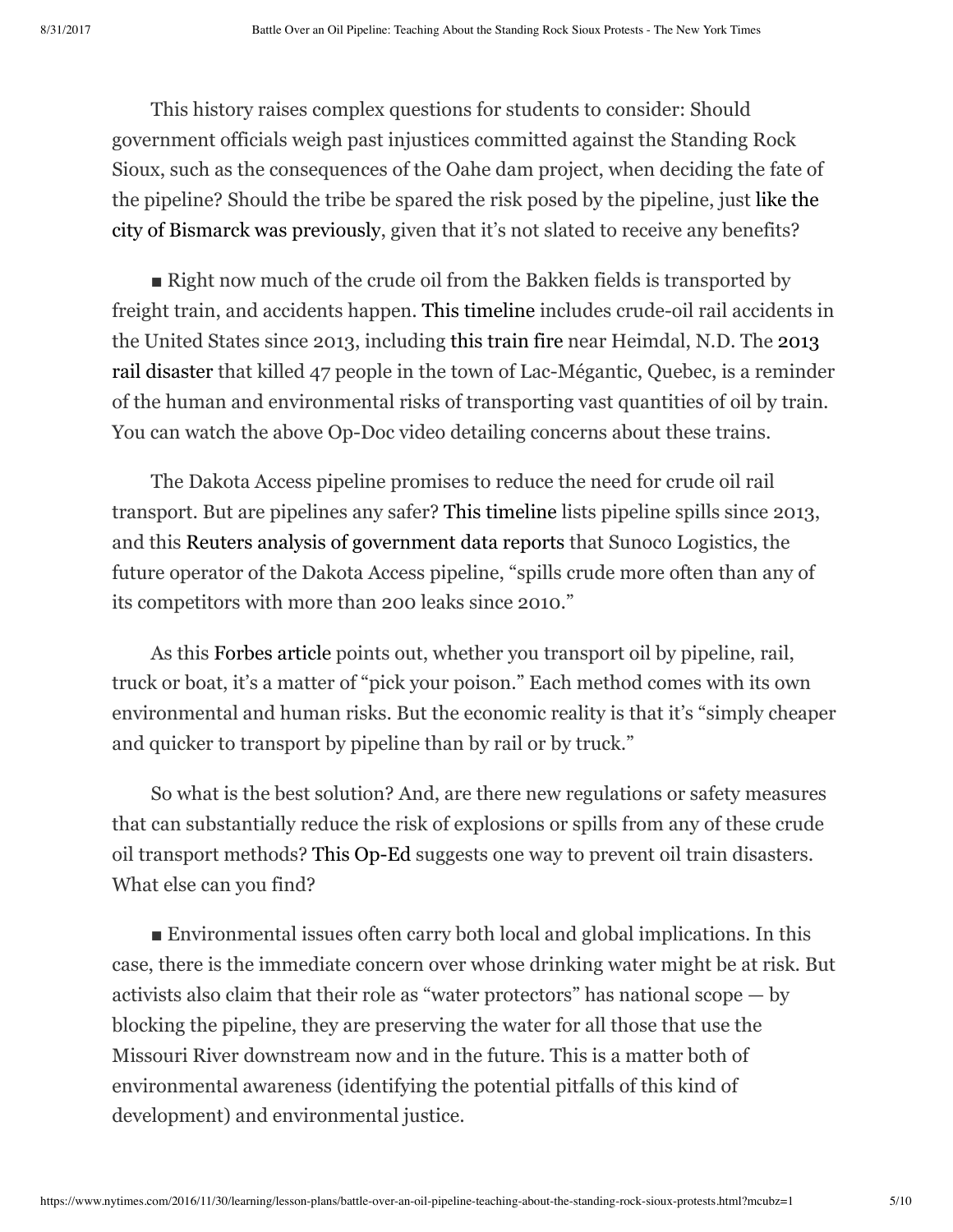Robert D. Bullard, the dean of the school of public affairs at Texas Southern University, defines [environmental](http://nationalhumanitiescenter.org/tserve/nattrans/ntuseland/essays/envjust.htm) justice like this:

Environmental justice is defined as the fair treatment and meaningful involvement of all people regardless of race, color, national origin, or income with respect to the development, implementation, and enforcement of environmental laws, regulations, and policies.

Have students consider this definition (or a more detailed version [here\)](http://nationalhumanitiescenter.org/tserve/nattrans/ntuseland/essays/envjust.htm), and then address this question: Is the Dakota Access pipeline an example of environmental injustice? Why or why not?

### **Research a History of Resistance**

■ The Standing Rock camps, while notable in that they include representatives from hundreds of tribes, are drawing on a history of resistance and protest that is deeply ingrained within Native [American](http://standwithstandingrock.net/mni-wiconi/) culture. First, students can watch this video posted to the Standing Rock Sioux tribe's site. Then, assign students one of the listed topics to research and compare to the current protests, focusing on the following questions:

1. What was (or still is) at stake for Native Americans?

2. What strategies were (or still are) being used to achieve goals?

3. How does the event or topic connect to the conflict over the Dakota Access pipeline today?

4. What lessons can be learned from this event or topic about what makes a protest successful or unsuccessful?

5. What year or years are associated with this topic or event?

For research:

• Ghost Dance Movement

- Society of American Indians
- Occupation of Alcatraz
- National Day of Mourning
- *United States v. Sioux Nation of Indians*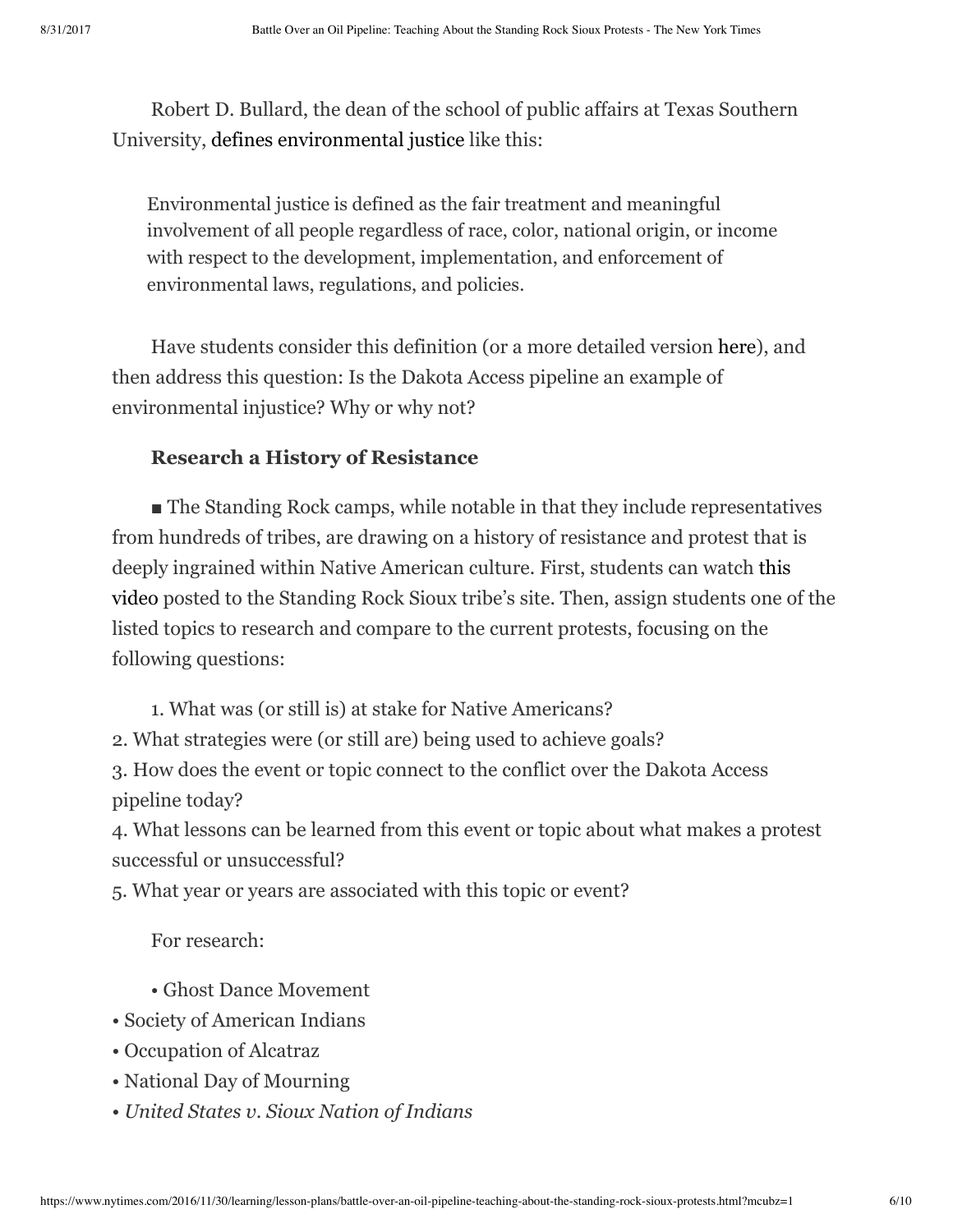- *•* Occupation of Wounded Knee
- The American Indian Movement
- Red Power Movement
- Indigenous People's Day
- Standing Rock International Indian Treaty Council
- Indigenous Peoples Global Summit on Climate Change
- Indigenous Environmental Network

After students have completed their research, have them share their answers with the class and add to a shared timeline (in the classroom or online using a tool like [Tiki-Toki](http://www.tiki-toki.com/)).

Have students consider elements of a successful protest: Is cooperation among tribes an important factor? Nonviolence versus violence? Media attention? To support facilitation of this [conversation,](http://www.npr.org/sections/codeswitch/2016/11/22/502068751/the-standing-rock-resistance-is-unprecedented-it-s-also-centuries-old?utm_source=twitter.com&utm_medium=social&utm_campaign=npr&utm_term=nprnews&utm_content=2049) teachers might additionally review this NPR piece or this Times [article,](http://www.nytimes.com/2016/11/16/us/old-treaties-and-new-alliances-empower-native-americans.html?_r=0) both of which emphasize the traditions upon which this current protest draws.

■ This [Opinion](http://www.nytimes.com/2016/11/26/opinion/sunday/an-indian-protest-for-everyone.html) piece by David T[reuer](http://www.nytimes.com/2016/11/26/opinion/sunday/an-indian-protest-for-everyone.html) highlights the way that the "water" protectors" protesting the Dakota Access pipeline represent both a continuity of ideas and a change in strategy:

The legal and ethical argument is about tribal sovereignty and the protection of natural resources.

There is nothing new about such issues. However, what is novel is that the tribe and the outside protesters are working together. The Standing Rock reservation set up a protest camp and made a stand with the protesters. By September, more than 300 tribes  $-$  including my tribe, the Ojibwe  $-$  were physically represented at the protest camp, at the confluence of the Cannonball and Missouri Rivers.

What also makes this Indian protest different from others is its manner and its reach. The protesters refer to themselves as "water protectors." Theirs is a nonviolent protest that is speaking broadly, in such a way that non-Indians can see that these environmental and policy concerns affect them, too.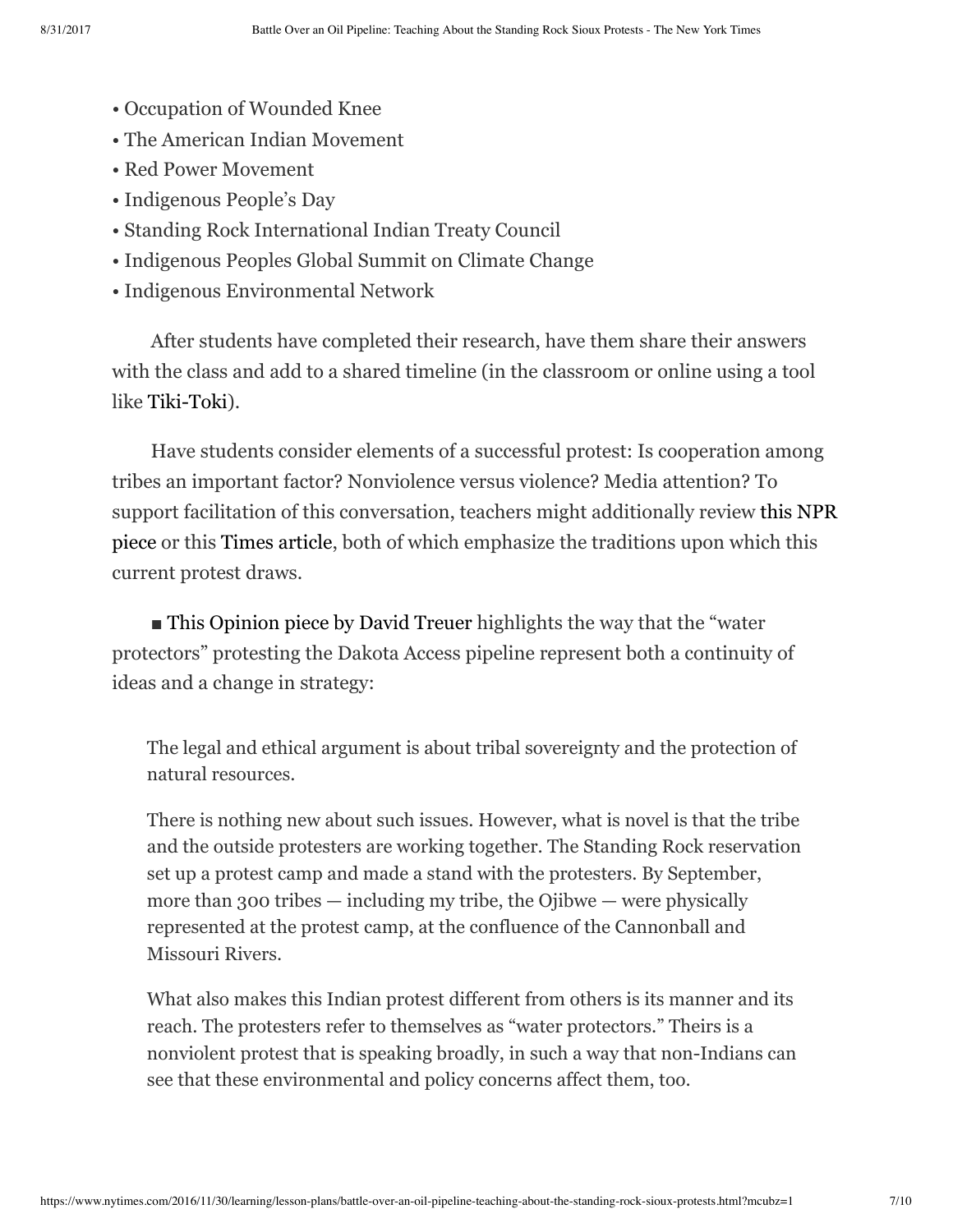Have students read the piece, annotating it and marking areas that represent continuity and change both from prior protests by American Indians and from the African-American civil rights movement. What does Mr. Treuer mean when he states: "to say that the story of the Dakota Access pipeline is another iteration of that old western story is to repeat the mistakes of past protests and movements. We situate ourselves in a position of powerlessness"? According to Mr. Treuer, how can Americans, indigenous and otherwise, assume power over the situation that has developed in Standing Rock?

#### **Investigate the Loss of Land and Wealth**

■ In the context of United States history, Native Americans have experienced great losses — broken treaties, massacres and deprivations. Should that past affect how one views this particular issue today?

To address this question, students can explore this [interactive](http://invasionofamerica.ehistory.org/#0), a project of [ehistory.org](http://ehistory.org/). Students can highlight the Sioux lands first by entering the tribe name in the search box, and then use the timeline at the bottom of the page to watch how lands belonging to Native Americans were lost over time. What happened to Sioux lands in 1851? 1868? 1882?

Students can also learn more about the Treaty of Fort Laramie (1868), which is connected to the pipeline debate. In "Bury My Heart at Wounded Knee," Dee Brown describes the treaty, signed at the end of Red Cloud's War:

For a few more weeks [Red Cloud] kept the treaty makers waiting, and then on November 6, surrounded by a coterie of triumphant warriors, he came riding into Fort Laramie. Now a conquering hero, he would sign the treaty: "From this day forward all war between the parties to this agreement shall forever cease. The government of the United States desires peace, and its honors is hereby pledged to keep it. The Indians desire peace, and they now pledge their honor to maintain it."

For the next twenty years, however, the contents of the other sixteen articles of that treaty of 1868 would remain a matter of dispute between the Indians and the government of the United States. What many of the chiefs understood was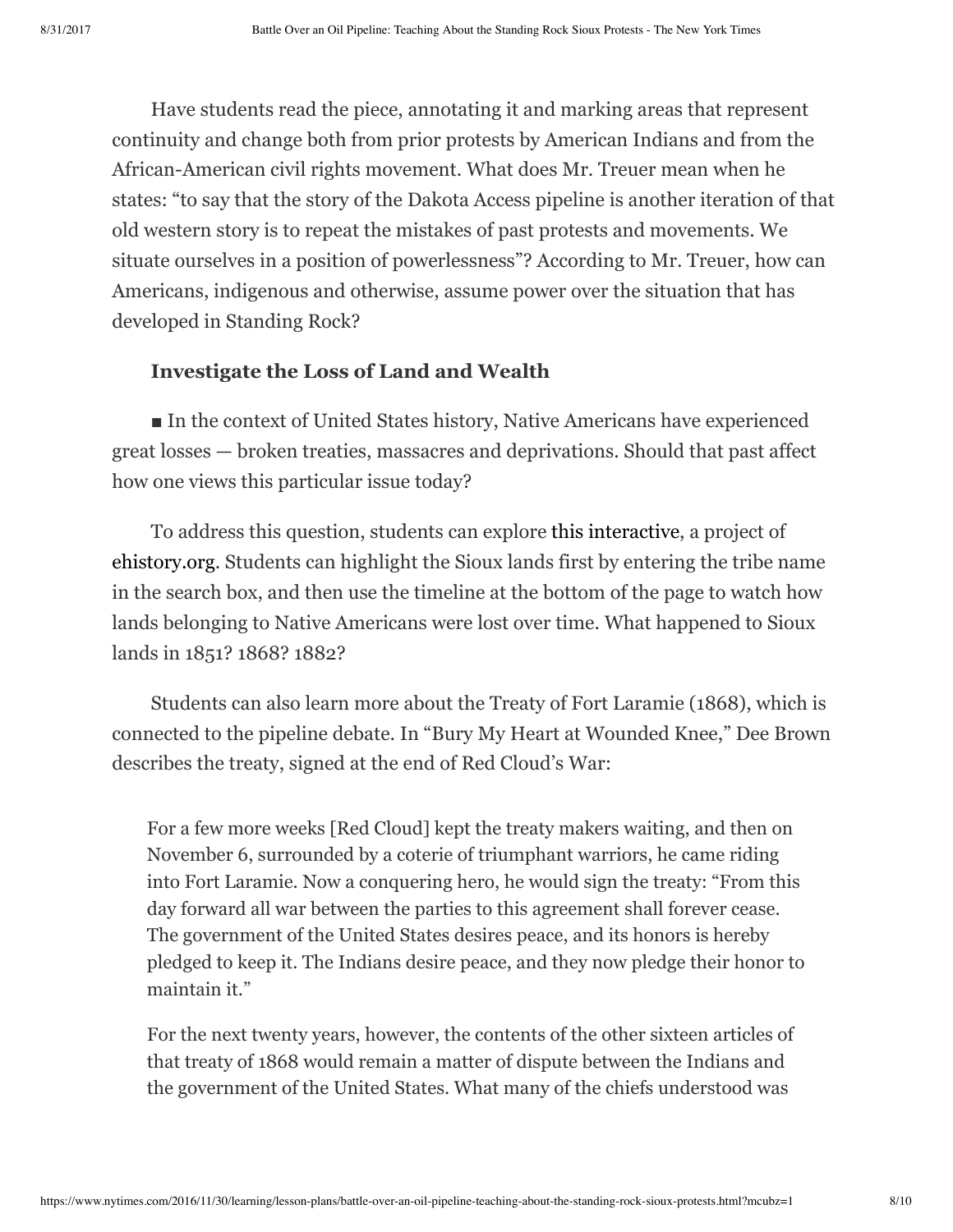in the treaty and what was actually written therein after Congress ratified it were like two horses whose colorations did not match.

Does this description of the treaty suggest that both parties had a clear understanding of the agreement that was made? How might this background color the ongoing relationship between the Sioux Indians and the United States government?

Students can also look at how different maps tell alternate stories about the pipeline:

• The Black Snake in Sioux [Country,](https://northlandia.wordpress.com/2016/11/01/a-nodapl-map/) an anti-pipeline map by Carl M. Sack, a geographer and cartographer studying at the University of Wisconsin

• Energy Transfer [Partner's](http://www.daplpipelinefacts.com/about/route.html) Dakota Access pipeline map

• The [Conflicts](http://www.nytimes.com/interactive/2016/11/23/us/dakota-access-pipeline-protest-map.html) Along 1,172 Miles of the Dakota Access [Pipeline,](http://www.nytimes.com/interactive/2016/11/23/us/dakota-access-pipeline-protest-map.html) a New York Times map

Consider what the creators of each map have chosen to include or omit. Each map is of a similar area, but tells a different story: Ask students to translate each one into a brief written statement about the land and the people living there. What complications do the various maps help surface or hide?

For the Standing Rock Sioux, the battle against the pipeline is not just about safe water — it's also about respecting sacred ancestral lands and burial grounds, and what they consider "unceded territory." Should these claims be respected, even if the pipeline never crosses current reservation boundaries?

■ Since 2006, North Dakota has been experiencing an energy boom from the discovery of the Parshall Oil Field, driving the state to claim the nation's lowest unemployment rate — though the boom has [slowed](http://www.nytimes.com/2016/02/08/us/built-up-by-oil-boom-north-dakota-now-has-an-emptier-feeling.html) with the recent fall in global oil prices. All that oil money has led to newfound wealth for many in a state with fewer than a million people, and nothing but headaches for many others. A. G. Sulzberger writes in this 2011 [article](http://www.nytimes.com/2011/12/28/us/in-north-dakota-a-great-divide-over-oil-riches.html):

As some residents find themselves cashing oil royalty checks worth tens of thousands of dollars a month or more, many of their neighbors are resigned to